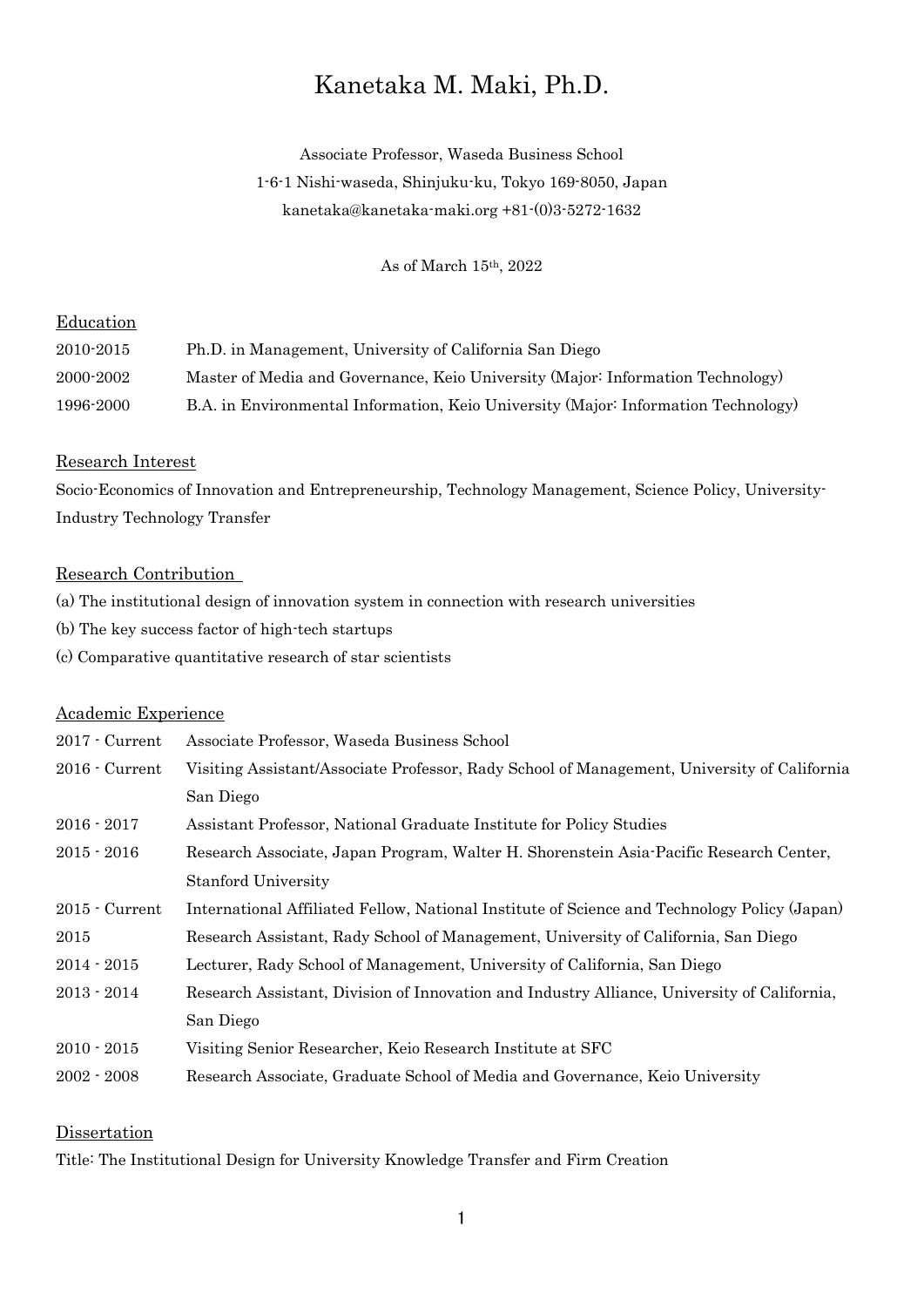Committee Members: Vish Krishnan (Chair), Sanjiv Erat, Josh Graff-Zivin, Karsten Hansen, Ulrike Schaede, Robert S. Sullivan, Lynne G. Zucker (University of California, Los Angeles)

## Refereed Academic Publications

- Maki, K., Michi, F., "Development of the Ecosystem in San Diego−Industrial Agglomeration to Ecosystem" (in Japanese), Venture Review No.35, March 2020
- Krishnan, V., Maki, KM., Castillo, EM. and Guss, DA., " Service Design for Improved Satisfaction: Decoding the Mechanism for Impact of Patient Call Back in Emergency Healthcare", Service Science Vol. 7 Issue 4, 2015
- Maki, K., Miyachi, E. and Kabasawa, S., "Study on How to Use Alumni Network as Mentor Platform in Entrepreneurial and Incubation Process for University Start-ups with Technology Seeds", The Journal of the Institute of Image Information and Television Engineers Vol. 65 No.3, 20, 2011 (in Japanese)
- Maki, K., Miyachi E. and Kabasawa, S., "Study on Designing Business Incubation Platform of Creating Network Closure and Structural Holes for Regional Innovation System –Based on Case Study of EGG JAPAN
- Maki, K. and Yamanaka, Y., "Research on Designing Support Network for University Incubation Based on Categorizing University-Spinoffs", Japan Ventures Review No.12, Mar. 2008 (in Japanese, Research Note)
- Maki, K., "Research on Characteristics of Global and Local Network for Incubation Platform", Japan Ventures Review No.9, Sep. 2006 (in Japanese, Research Note)
- Maki, K., "Research on Incubation Method Using Business Plan Competition as Platform", Japan Ventures Review, Mar. 2006 (in Japanese, Research Note)
- Maki, K., "Research on Distanced Board Meeting Using Network for Venture Management", GLOCOM Review, Sep. 2003 (in Japanese)
- Maki, K., Arai, M., Kondo, Y., Suzuki, T. and Yamane, T., "Tutorial for ThinkQuest'98 Participants", Journal of Japanese Society for Information and Systems in Education Vol.15 No.4, Jan. 1999 (in Japanese)

### Invited Academic Publications

- Sumikura, K., Sugai, N., and Maki, KM., "Highly Cited Researchers in Japan and US: Focusing on University of Tokyo, Kyoto University and UCSD", The Journal of Science Policy and Research Management Vol. 34, No. 2, 2019
- Nagane, S., Fukudome, Y., and Maki, KM., "How Can We Detect Star Scientists?: The classification and Overall Picture of Star Scientists in Japan from Multiple Viewpoints", The Journal of Science Policy and Research Management Vol. 34, No. 2, 2019

## Papers Under Journal Review

- Chihiro Takayama, Toru Yoshioka(Kobayashi), and Kanetaka Maki, "The Relationship between the expansion of the role of designers in organization and product success"
- Masanori Fujita, Naito Sugai, Koichi Sumikura, and Kanetaka Maki, "Analyzing characteristics of Star Scientists by research field using the indicators of field diversity and institution diversity"
- Fini, R., Kenney, M., Maki, KM., and Perkmann, M., "SBIR Awards for University-based Startups: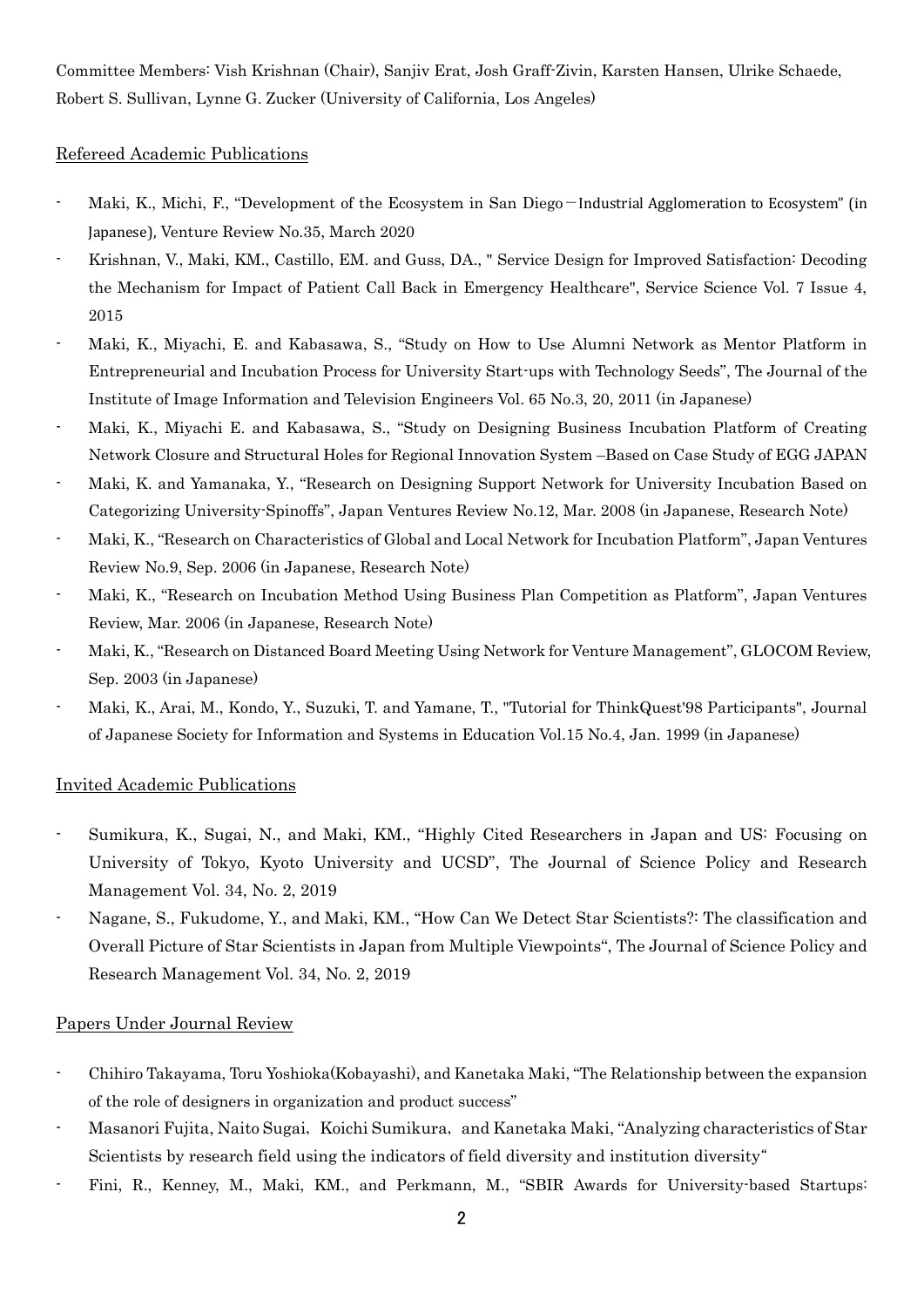Complements or Substitutes?"

Maki, KM. and Krishnan, V., "Improving the Productivity of University Technology Transfer: Modeling and Empirical testing with a Natural Experiment in Japan"

# Papers in Preparation for Journal Submission / Work in Progress

- Maki, KM., "Star Scientists and Innovation in Japan -Based on Empirical Evidence"

# Publications / Books

- Tatsuo Sasaki, Hiromi S. Nagane, Yuta Fukudome, and Kanetaka M. Maki, "Innovation Policy and Star Scientists in Japan", edited by Yong Suk Lee and Fei Yan, "Drivers of Innovation: Entrepreneurship, Education, and Finance in Asia", Shorenstein Asia-Pacific Research Center, July 2021
- Maki, KM., " Science, Technology, and Entrepreneurship", Toyo Keizai Inc., March 2022
- Maki, KM., "Digital Transformation of University Education", Kawashima, Y. Ed. "Education and Society will Change by Digitalization and Globalization", Toshindo, 2021 (forthcoming)
- Nagane, H., Sasaki, T. Fukudome, Y. and Maki, KM., "Innovation Policy and Star Scientists in Japan", Young Suk Lee and Fe Yan Eds., "Drivers of Innovation: Entrepreneurship, Education, and Finance in Asia", Stanford University Shorestein Asia-Pacific Research Center Series with Brooking Institution Press, 2021 (forthcoming)
- Maki, KM., "A Study of Star Scientists Shows Learning from Failures is Key to Innovation", Diamond Harvard Business Review, March 2020
- Maki, KM., "Scientific Experiments and Future of Innovation", Ningen Kaigi, Summer 2020
- Kimura, K., and Maki, KM., "Introduction Change in East Asia Economy", Kimura, K. Eds, "Innovation in East Asia", Sakuhinsha, 2019
- Maki, KM., "Is Japan Still Behind as an Entrepreneurial Nation?", Nextcom Vol. 34, Summer 2018
- Saito, H., and Maki, KM., "Star Scientists: The Engine of Innovation in Japan", Hitotsubashi Business Review 2017 Summer

# Working Papers

- Maki, KM., "Star Scientists and Innovation in Japan", JST-RISTEX Policy Paper, 2021
- Tokuhashi, K., Yoshioka-Kobayashi, T., and Maki, KM. "Should Corporate Researchers Aim to be a Specialist? – The Effect of Exogeneous Topic Change on the Quality of Invention", Waseda University STE Working Paper Series, 2020
- Maki, K., Sumikura, K., Sugai, N., Hayashi, G., and Akaho, R., "Star Scientists White Paper 2020", Waseda University STE Working Paper Series, 2020
- Takayama, C., Yoshioka-Kobayashi, T., and Maki, KM., "Relationship Between Designers' Role and Success of Product Development", Waseda University STE Working Paper Series, 2019
- Miyachi, E., and Maki, K., "Star Scientists and Nikkei's Articles", Waseda University STE Working Paper Series, 2019
- Matsuda, D., Yoshioka-Kobayashi, T. and Maki, KM., "The Effect of Entrepreneurial Orientation on Drug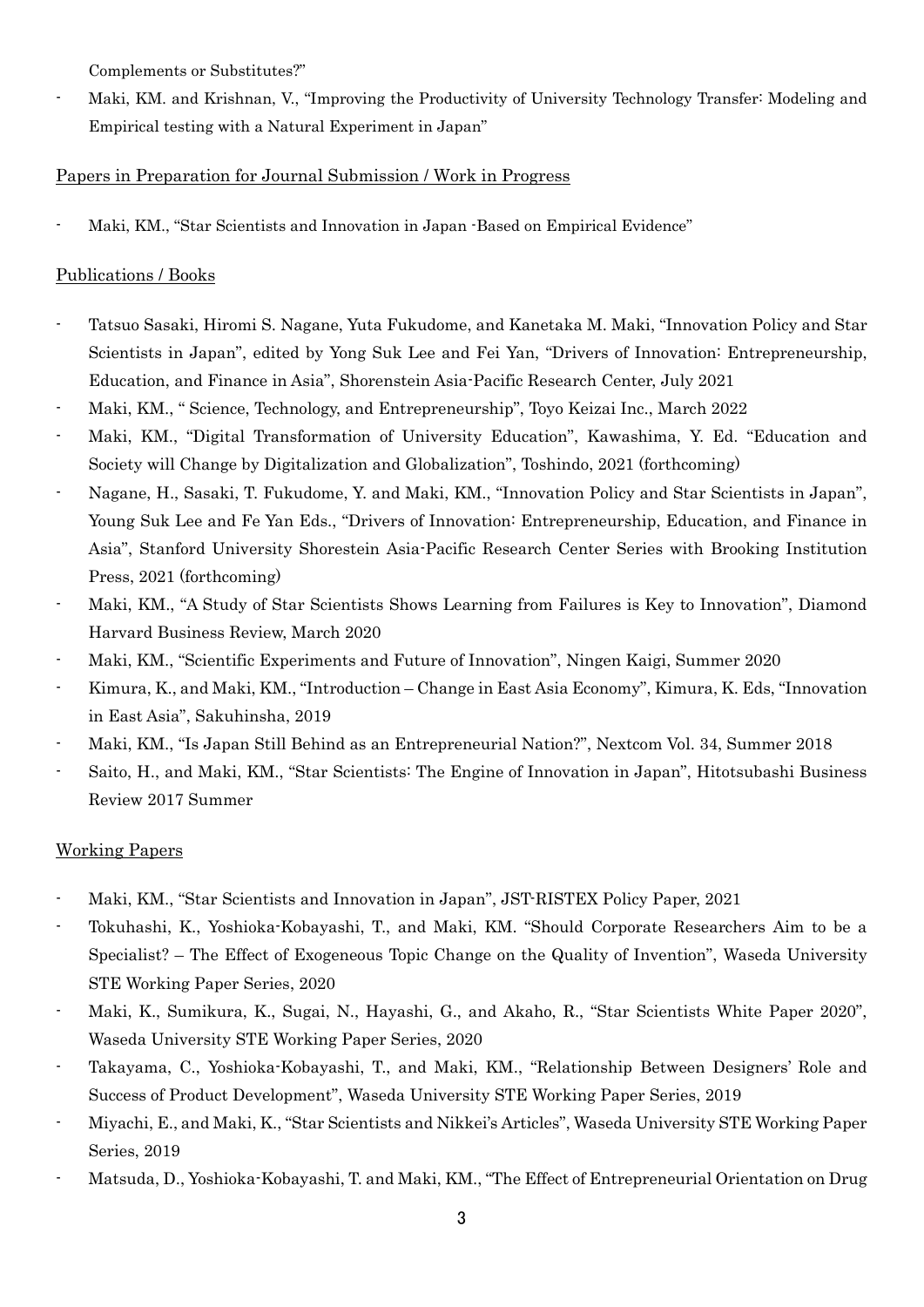Development of Pharmaceutical Firms", Waseda University STE Working Paper Series, 2019

- Kusachi, S., and Maki, KM., "Artificial Intelligence and University-Industry Collaboration", Waseda University STE Working Paper Series, 2019
- Maki, KM., Sugai, N., Sumikura, K., Hara, Y., and Nagane, H., "Detecting Star Scientists and Constructing the Cohort Dataset", Waseda University STE Working Paper Series, 2019

### Case Studies

- Dohi, J., Hirano R., and Maki KM,. "Open Innovation of the Quantum Computing Center(Keio Quantum Computing Center -KQCC)2020", Waseda University STE Case Series, February 2022
- Ishii, M., Maki, KM., "Human Resource Development Program at Keio Institute for Advanced Biosciences", Waseda University STE Case Series, January 2020
- Amano, T., Nakamoto, H., and Amano, T., "Diamond Princess Cruise and COVID-19", Waseda University STE Case Series, September 2020
- Otsuki, K., Maki, KM., "COVID-19 and Pricing of Vaccine", Waseda University STE Case Series, September 2020
- Hayashida, J., and Maki, KM., "Sozo Ventures", Waseda University STE Case Series, January 2020
- Sasaki, T., Ishii, M., and Maki, KM., "Scientist Masaru Tomita", Waseda University STE Case Series, October 2019
- Matsuda, D., Dohi, J., and Maki, KM., "Global Catalyst Partners Japan and Open Innovation (A)", Waseda University STE Case Series, July 2019
- Maki, KM., Uematsu, S., and Fukushima, M., "San Diego Ecosystem 2018", Waseda University STE Case Series, July 2019
- Maki, K., "SFC Intellectual Property Management", Keio University Case, Jan. 2006
- Maki, K., "SIV Business Plan Competition", Keio University Case, Dec. 2005

#### Academic Conferences (Refereed)

- Sumikura, K., Sugai, N., and Maki, KM., "The Involvement of San Diego-Based Star Scientists in Firm Activities", 2018 IEEE International Conference on Engineering, Technology and Innovation (ICE/ITMC), June 2018
- Nagane, H., Fukudome, Y. and Maki, KM., "An Analysis of Star Scientists in Japan", 2018 IEEE International Conference on Engineering, Technology and Innovation (ICE/ITMC), Stuttgart, Germany, June 2018
- Ungerer,C., König, M.,Baltes, G., and Maki, KM. "On the Interconnectedness of Value Network Maturity and New Technology-Based Firm Survival", ICE/IEEE Conference 2017, June 2017
- Maki, KM., "The Role of SBIR Awards for University-based Startups: Are They Substitutes or Complement for the Venture Capital Funding", International Workshop "University-Industry Linkages and Innovation" (Bologna), June 2017
- Maki, KM., "Milestones to University-Based Startup Success: What is the Impact of Academic Inventor Involvement?", International Workshop "University-Industry Linkages and Innovation", February 2016
- Maki, KM., Krishnan, V. and Kenney, M., "The Key Success Factors of University Start-ups -Evidence From University of California", 2015 Babson College Entrepreneurship Research Conference (Accepted but did not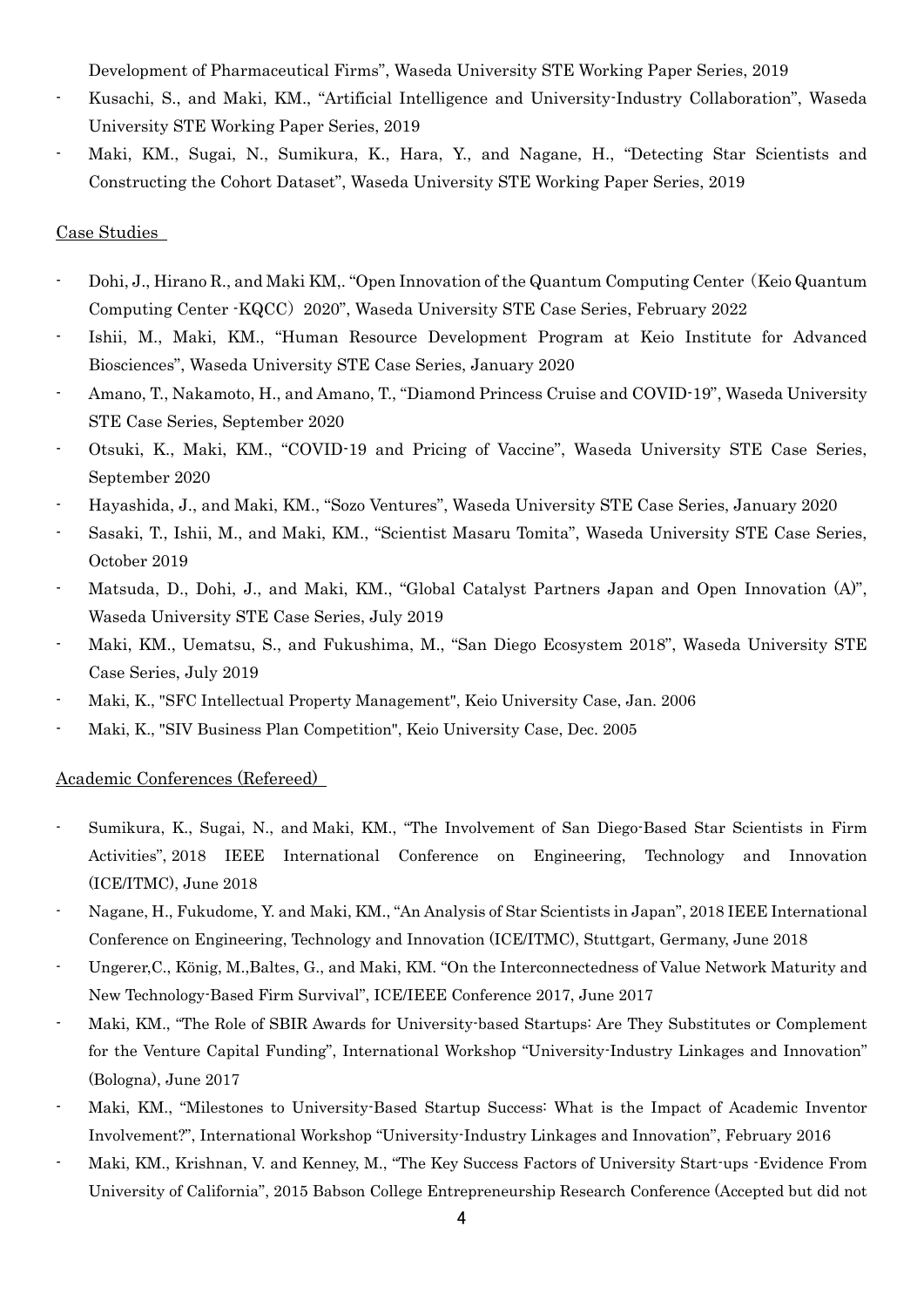present)

- Maki, KM., Krishnan, V. and Guss, DA., "The Impact of Post-Discharge Patient Call Back on Patient Satisfaction with the Emergency Department and Doctors and Nurses in Two Academic Emergency Departments", Society for Academic Emergency Medicine 2014 Annual Meeting, May 2014 (Poster Session)
- Maki, KM., "The Impact of Technology Transfer Office on Knowledge Creation and Transfer: Evidence from a Natural Experiment in Japan", Darden & Judge Entrepreneurship and Innovation Research Conference 2013, May 2013 (Poster Session)
- Maki, K., Miyachi, E. and Kabasawa, S., "The Architecture of Innovation System for the Commercialization of Science - The Incentive Structure for the Decisions of Financial Resource Allocation", VIII Triple Helix Conference, October 2010
- Maki, K., Miyachi, E. and Kabasawa, S., "Designing the Incentive Structure for the Commercialization of Science -How to Bridge the Financial Gap between Science and Commercialization-", IAMOT 2010, March 2010
- Maki, K., Miyachi, E. and Kabasawa, S., "Optimization of Financial Incentive Structure for the Commercialization of Science", The 2nd ISPIM Innovation Symposium, December 2009
- Maki, K., "The Design and Implementation of Know How Licensing Scheme for Venture Incubation", 2006 AUTM Annual Meeting, Mar. 2006

#### Invited Presentation

- "Star Scientists and Innovation in Japan", 7<sup>th</sup> research meeting, National Graduate Institute for Policy Studies,
- "Star Scientists and Entrepreneurial Ecosystem", University of Glasgow, May 2019
- "Star Scientists in Japan", KAIST, Seoul, February 2019
- "Star Scientists and Innovation in Japan", Jeju National University, February 2019
- "Innovation Policies and Star Scientists in Japan", CEAFJP WORKSHOP "Who Changes the Status Quo? The Role of Star Scientists in Science Intensive Industry", December 2018 (with Tetsuo Sasaki)
- "Innovation Policies and Star Scientists in Japan", Stanford-Tsinghua Asia-Pacific Innovation Conference "Analyzing Public Policies for Entrepreneurship and Innovation in East Asia", September 2018 (Presenter Tetsuo Sasaki)
- "Star Scientists in Japan", UCLA Anderson Strategy's Innovation and Creativity Workshop, March 2018 (with Hiromi Nagane)
- "The Role of SBIR Awards Decomposing the Characteristics of University-based Startups Preliminary Results", Kyoto University, February 2018
- "The Role of SBIR Awards Decomposing the Characteristics of University-based Startups ", Knowledge and Cognitive Systems Working Group and the Creativity and Innovation Workshop at University of California Los Angeles, February 2017
- "The Role of SBIR Awards for the University-based Start-ups", Asian Innovation Project, APARC, Stanford, February 2017
- "The Role of SBIR Awards for the University-based Start-ups", NUS Entrepreneurship Centre: Science, Technology & Innovation Policy Research Seminar, January 2017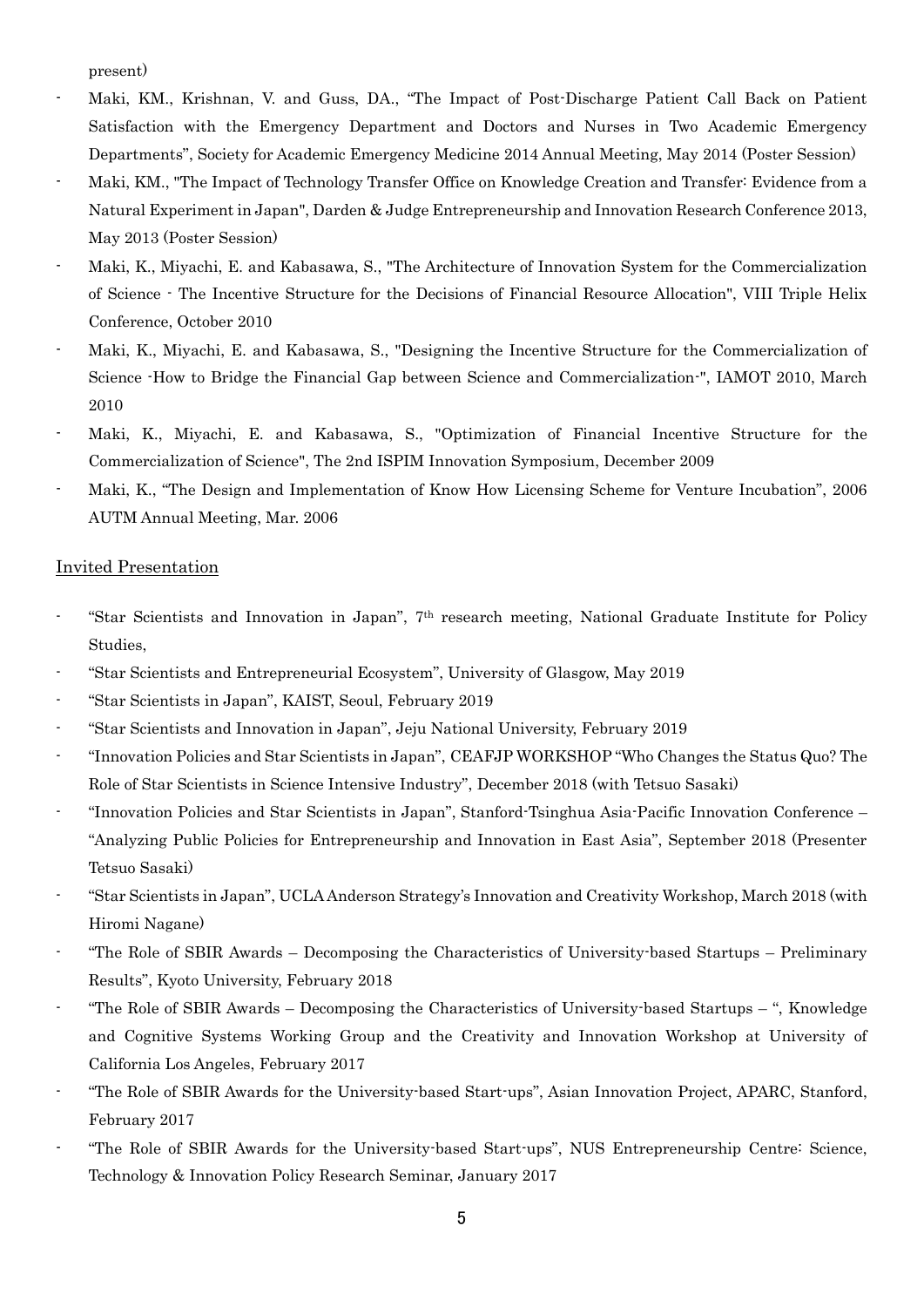- "The Key Success Factors of University-based Startups Case of University of California (Preliminary Results", Tohoku University, December 2016
- "Milestones to University-Based Startup Success: What is the Impact of Team Composition?", Waseda Organizational and Financial Economics Seminar, July 2016
- "Milestones to University-Based Startup Success: What is the Impact of Academic Inventor Involvement?", Hosei University, December 2015
- "Milestones to University-Based Startup Success: What is the Impact of Academic Inventor Involvement?", Stanford Silicon Valley New Japan Project Public Forum Series, December 2016
- "Inventor Involvement in the Success of University-Based Startups", Hitotsubashi University Institution of Innovation Research, October 2015
- "Inventor Involvement in the Success of University-Based Startups", University of Tokyo Policy Alternative Research Center, October 2015
- "Inventor Involvement in the Success of University-Based Startups", National Graduate Institute for Policy Studies and National Institute of Science and Technology Policy, October 2015
- "Collaborative Innovation and Knowledge Creation –Evidence from a Natural Experiment in Japan", Babson College, October 2014
- "Collaborative Innovation and Knowledge Creation –Evidence from a Natural Experiment in Japan", UCLA Anderson School - The Innovation and Creativity Workshop, April 2014
- "The Impact of Technology Transfer Office: Evidence from Natural Experiment in Japan", 2014 American Association for the Advancement of Science (Session: "Are We Making the Best Use of Academic Knowledge in Innovation System?"), Feb. 2014
- "Collaborative Innovation and Knowledge Creation –Evidence from a Natural Experiment in Japan", UC San Diego Global / Pacific / Visiting Scholar Lunch, Jan. 2014
- "The Impact of Technology Transfer Office on Knowledge Creation and Transfer: Evidence from a Natural Experiment in Japan", Kobe University, Mar. 2013
- "The Downside of Technology Transfer Office Empirical Research on the Volume of University-Industry Technology Transfer (Preliminary Results), UC San Diego Japan Lunch, Oct. 2012

## Research Grants

- Grants-in-Aid for Scientific Research (B), "The Effect of Star Scientists' Involvement on Startups' Success" (2021-2024)
- JST-RISTEX, "Science for Scientific Technology Innovation Policy" R&D Program "Star Scientists and Innovation in Japan" (2017-2020)
- Grants-in-Aid for Scientific Research for Young Scientists Support for Development of an Independent Foundation (Trial) (2018-2019)
- Grants-in-Aid for Scientific Research for Young Scientists (B), "Research on the Role of Star Scientists in UC Startups" (2018-2019)
- National Graduate Institute for Policy Studies, Policy Study Center Research Project (2016) (Total: 600,000yen)
- Grants-in-Aid for Scientific Research (KAKENHI) for Young Scientists (B) (2016, 2017) (Total: \$30,000)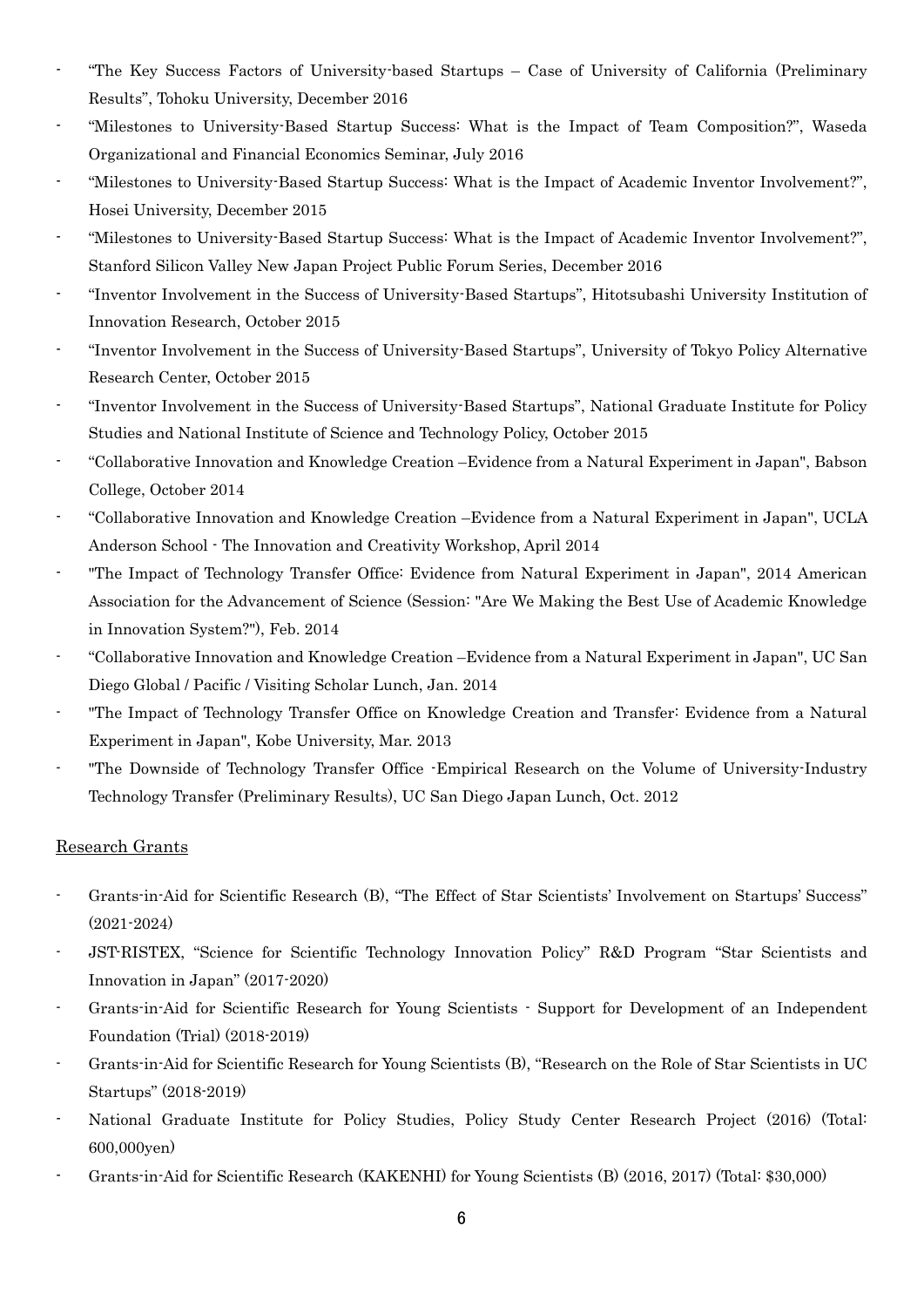# Scholarship

- Dean's Fellowship for Summer Research, Rady School of Management, University of California, San Diego (2011, 2012, 2013, 2014, 2015) (Total: \$21,000)
- Rady Academic Year Fellowship, Rady School of Management, University of California, San Diego (2013, 2014, and 2015) (Total: \$21,000)
- Joseph Naiman Fellowship for Japanese Studies 2013, Program in Japanese Studies, University of California, San Diego (\$1,000)
- Yoshida Scholarship Foundation Fellowship 2009 (\$97,000)
- Keio University Graduate School Fellowship 2009 (\$5,000)

# Awards

- Waseda Business School Teaching Award "Technology and Operations Management" (Fall, 2019)
- Waseda Business School Teaching Award "Science, Technology, and Entrepreneurship" (Spring, 2018)

# Training / Certificate

- Virtual Teaching and Learning Studio program from the Hasso Plattner Institute of Design (d.school) 2021 (Stanford University)
- Waseda University T-UNITE Babson Global Symposium for Entrepreneurship Educators 2021 (Babson College)
- Case Writing Workshop 2019 (Harvard Business School)
- Babson Fellows Program for Entrepreneurship Education 2018 (Babson College)
- Global Colloquium for Participant Centered Learning 2018 (Harvard Business School)
- NBER Entrepreneurship Research Boot Camp 2015
- 2013 Academy of Management Technology and Innovation Management Division Doctoral Consortium

## Teaching

| $2020 -$ Current       | "Lab to Market: Commercialization of Science & Technology, and Scientific Experiments"       |
|------------------------|----------------------------------------------------------------------------------------------|
|                        | (Waseda Business School)                                                                     |
| $2019 -$ Current       | "Practical Case Studies" (Co-teaching, Waseda Business School)                               |
| $2019 -$ Current       | "Social Science of Energy and Innovation" (Co-teaching, Waseda University)                   |
| 2019                   | "Research Methods for Social Science" (Co-teaching, Waseda Business School)                  |
| 2018                   | "Yutori: What high school students should learn now in order to solve social problems around |
|                        | the world. Things that teachers don't teach you in (a required) class" (Keio Shonan Fujisawa |
|                        | Jr. & Sr. High School                                                                        |
| $2017 -$ Current       | "Science, Technology and Entrepreneurship" (Waseda Business School)                          |
| 2017 - Current         | "Technology and Operations Management" (Waseda Business School)                              |
| $2016$ $\cdot$ Current | "Science, Technology, and Entrepreneurship" (National Graduate Institute For Policy Studies) |
| $2014$ $\cdot$ Current | "Innovation to Market A" (University of California San Diego)                                |
| $2006 - 2009$          | "Entrepreneurship II" (Keio University)                                                      |